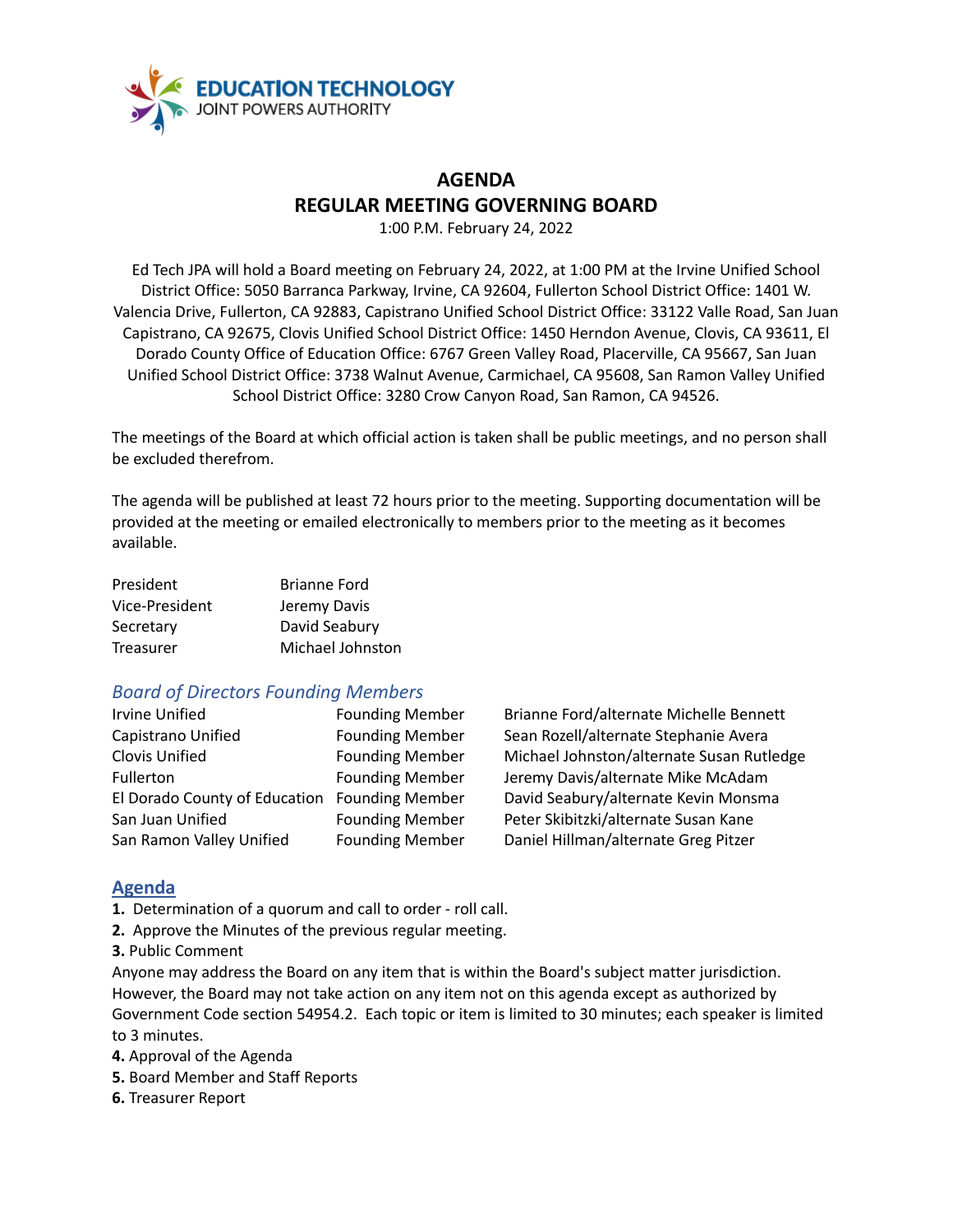

Michael Johnston will provide an update to the board.

- **7.** Standing Reports
	- **7.a.** Membership
	- **7.b**. Communications
	- **7.c.** Procurement
	- **7.d.** Goals and Objectives

#### **8.** Consent Agenda

All matters of the Consent Agenda are considered to be routine and will be enacted by the Board in one motion, without prior discussion. At this time an item may be removed from the consent calendar by the Board, staff, or community for discussion.

Recommendation: Approve all items on the Consent Agenda. Motion:

**9.** Items Removed from Consent Agenda **9.a.**

## **10. Items of Business (Action)**

**10.a.** Second Interim Budget & SACS Report

**Background information:** Pursuant to AB 1200, Chapter 1213, Statutes of 1991 a local educational agency is required to examine and certify its financial condition twice during each fiscal year and submit updated financial projections to the Fresno County Superintendent of Schools. This certification responds to the ability of each school district or joint powers authority (JPA) to meet its current and multi-year financial commitments. The Second Interim Report reflects the agency's financial condition as of January 31 and is due to the Fresno County Superintendent of Schools by March 15 annually.

The Board of Education is required to certify the financial condition of the Education Technology JPA in one of the three categories as follows:

Positive Certification, Meaning that the JPA will be able to meet its financial obligations for the current and two subsequent fiscal years.

· Qualified Certification, Meaning that the JPA may not meet its financial obligations for the current and two subsequent fiscal years.

Negative Certification, Meaning that the JPA will be unable to meet its financial obligations for the remainder of the current year or for the subsequent fiscal year.

**Recommendation:** Approve the JPA's Second Interim Financial Report, as submitted, and adopt a Positive Certification indicating the JPA will be able to meet its financial obligations for the remainder of the \*2021-22 fiscal year as required by Assembly bill 1200.

#### **Motion:**

#### **11. Items for Discussion**

**11.a.** Review and Discuss Strategic Initiatives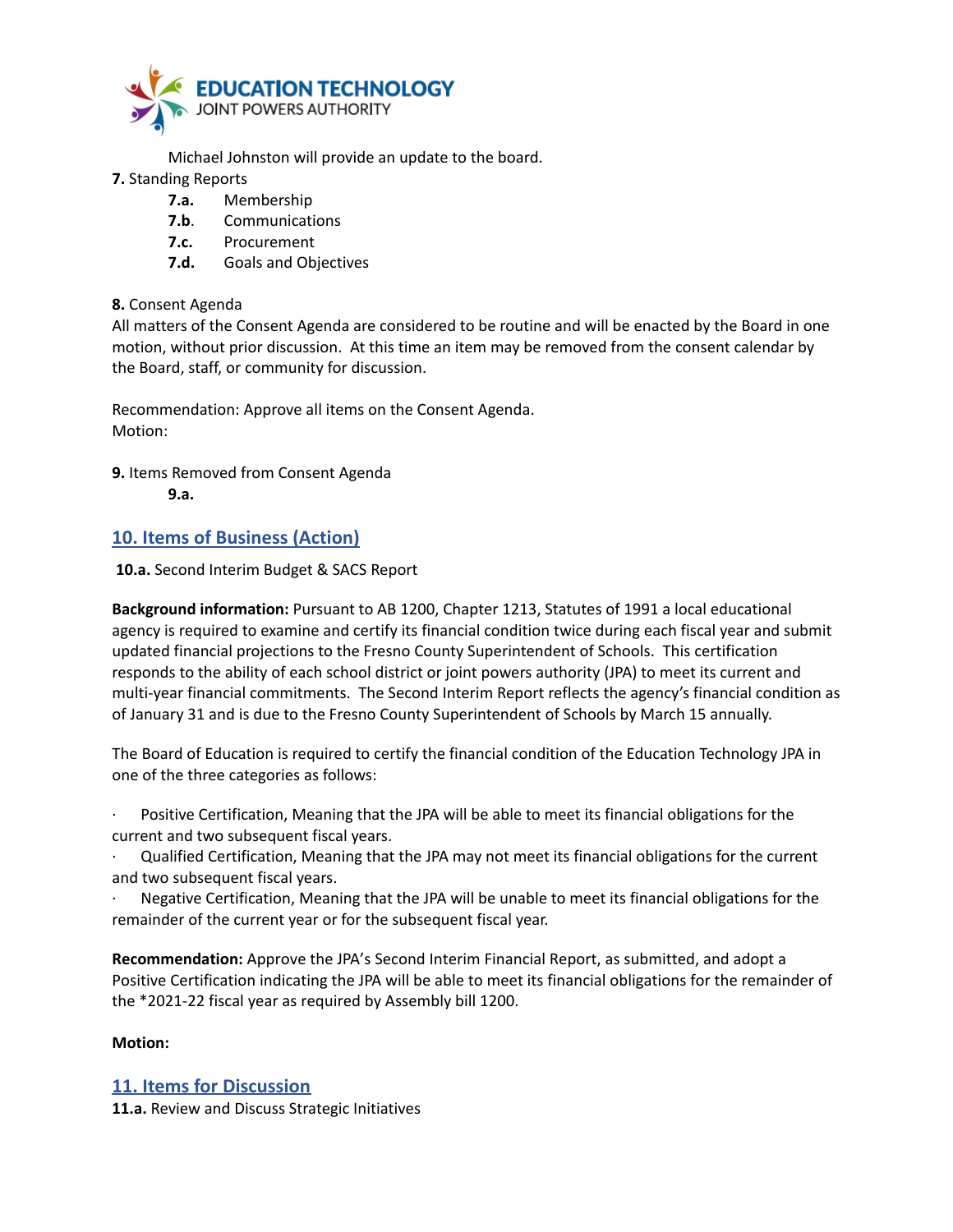

- **11.b.** Review the current Administrative Fee (annual review)
- **11.c.** Review and Discuss Bylaws (annual review)
- **11.d.** Review and Discuss Founding Member Agreement (annual review)
- **11.e.** Discuss the Member Survey in support of the Annual Evaluation and Plan (Pursuant to the Bylaws).

#### **Closing Items**

**12.** Adjournment

**Future Meetings** March 31, 2022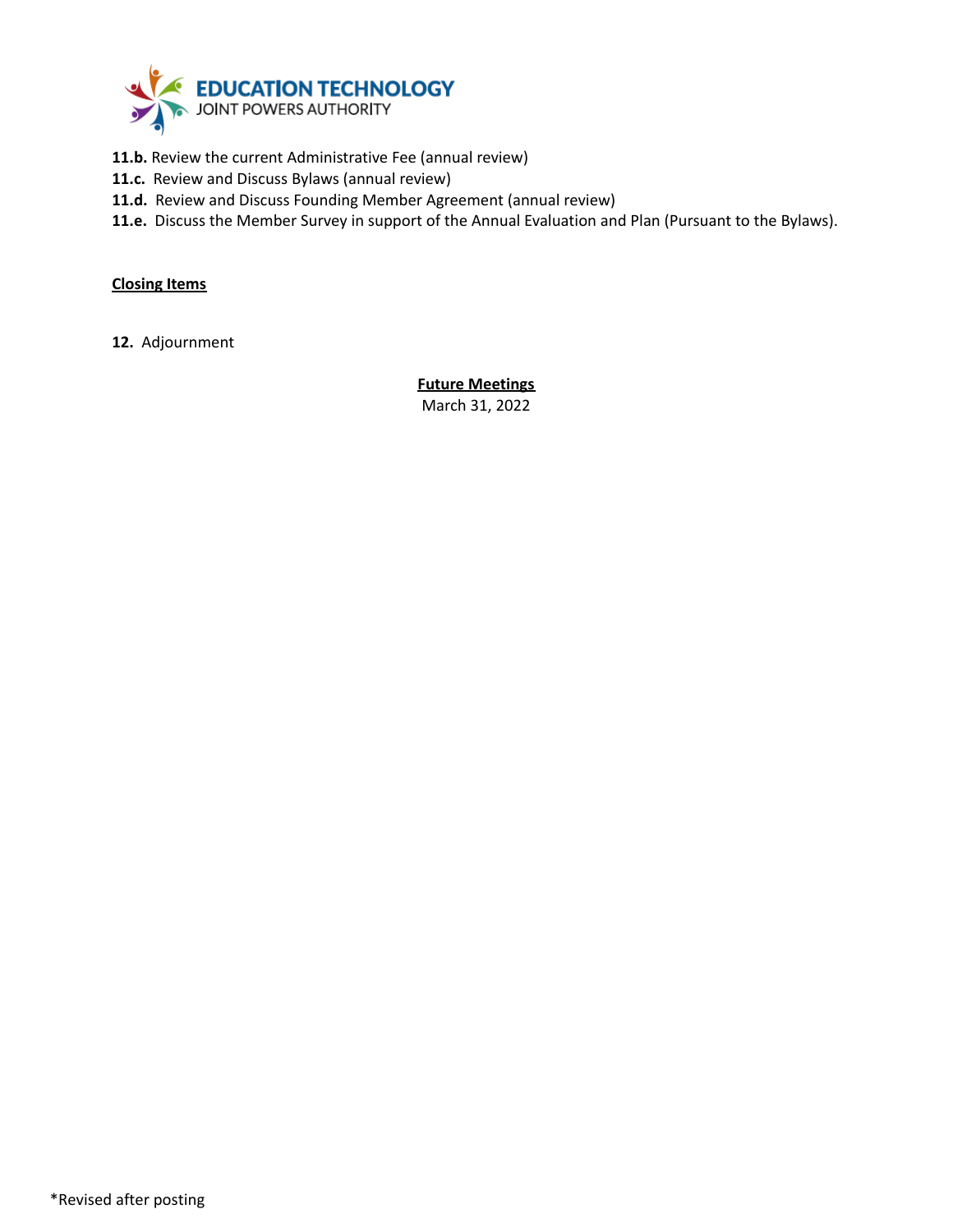

# **Consent Agenda REGULAR MEETING GOVERNING BOARD**

1:00 P.M. February 24, 2022

#### **1. Ratify Approval of New Associate Members.**

**Background Information:** The following organizations have applied for associate membership and, pursuant to Ed Tech JPA's Associate Member Operating Procedures, were granted provisional approval:

- Vacaville Unified School District
- Jurupa Unified School District
- Montebello Unified School District

The Board must formally ratify the approval of their membership. **Recommendation:** Ratify associate membership for the organizations listed.

### **2. Approve Check Register.**

**Background Information:** A Check Register is presented to the Board listing checks which have been issued in accordance with established purchasing procedures of Ed Tech JPA. These checks are presented to the Board for ratification in accordance with the applicable provisions of the Education and Government Code Statutes of the State of California. A copy of the full report is attached.

**Recommendation:** Ratify issuance of checks as listed.

\*Ratify

#### **3. Approve Extension of Vendor Agreement.**

**Background Information:** Ed Tech JPA awarded RFP No. 18/19-01 Nutrition Services Management Platform to Water Walkers Inc dba Health-e Pro ("Health-e Pro") at the March 15, 2019 board meeting. Health-e Pro would like to extend the term of the current agreement for an additional two years for a total of five years, in accordance with Education Code Section 17596.

**Recommendation:** Approve an amendment to the existing agreement with Health-e Pro to extend the term for a total of five (5) years.

\*Ratify

#### **4. Approve Extension of Vendor Agreement.**

**Background Information:** Ed Tech JPA awarded RFP No. 18/19-03 Learning Management Solution Platform to MGRM Pinnacle, Inc. ("MGRM") at the May 10, 2019 board meeting. MGRM would like to extend the term of the current agreement for an additional two years for a total of five years, in accordance with Education Code Section 17596.